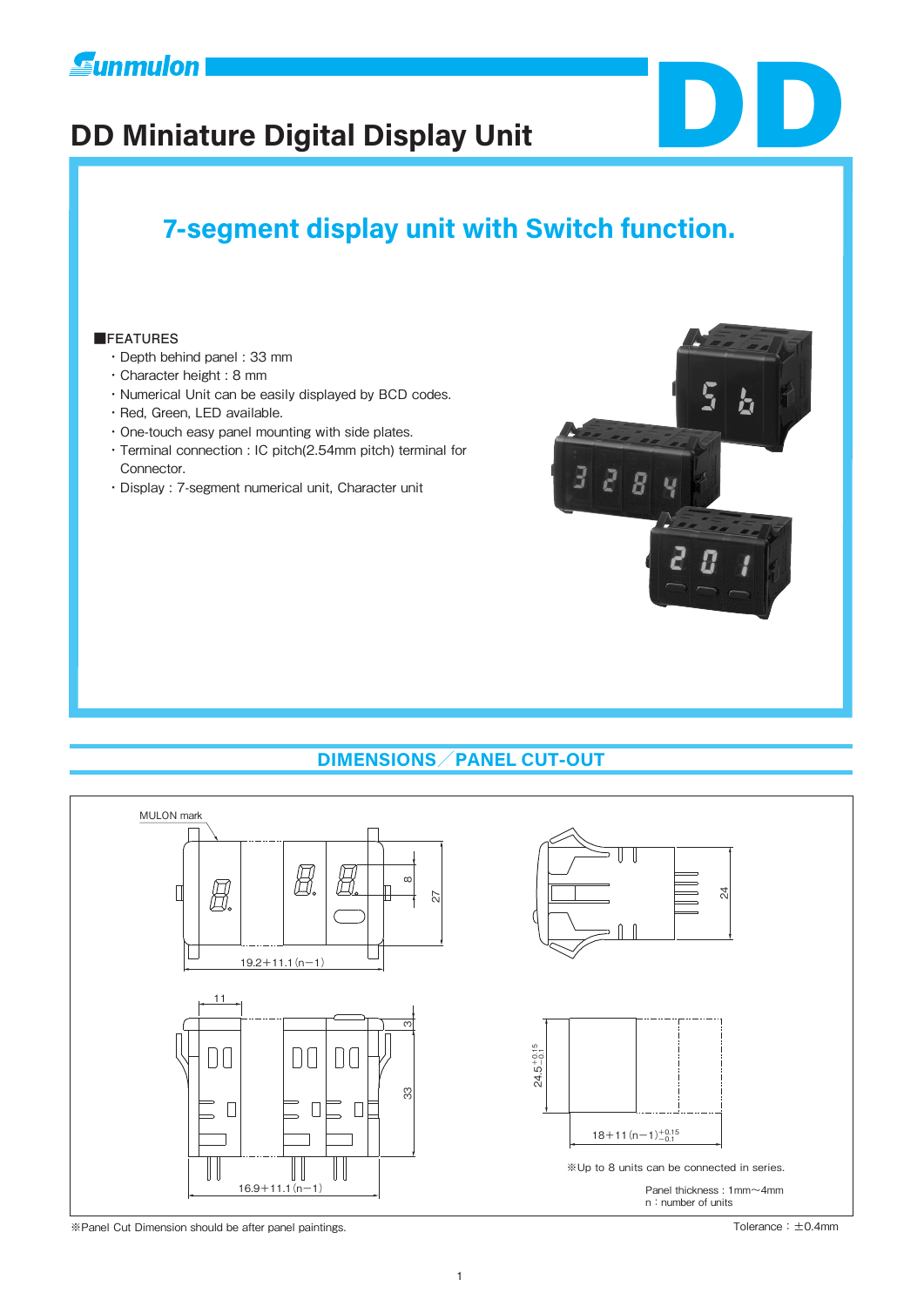# **E**unmulon



### **SPECIFICATIONS**

### **Character Unit**

| Current Rating (mA) |     |       |  |  |
|---------------------|-----|-------|--|--|
| DC Supply voltage   | Red | Green |  |  |
| 5V                  | x   | 14    |  |  |
| 12V                 |     |       |  |  |
| 24V                 |     |       |  |  |

### ●LED RATINGS ●Internal Connection Arrrangemets



### **TERMINALS**



### ●Terminals Arrangement ●Terminal shape



# **Applicable Connector (representative example)**

**OMRON XG4M-1030(Socket)、XG4T-1004(Strain Relief) XG5M-1035(Socket)、XG5S-0501(Semi-cover)**

**\* Connectors are not appended.**

### **●Terminal Function Table**

| Terminal |            | Character Unit                        |                                                                                             |               |  |
|----------|------------|---------------------------------------|---------------------------------------------------------------------------------------------|---------------|--|
| No.      | Display    | Switch                                | <b>Functions</b>                                                                            | Mono-Color    |  |
|          |            | <b>COM</b>                            |                                                                                             | Anode $(+)$   |  |
| 2        |            | N <sub>O</sub>                        |                                                                                             | Cathode $(-)$ |  |
| 3        | D          | D                                     | D. C. B. A BCD code data input terminal                                                     | Anode $(+)$   |  |
| 4        | <b>DP</b>  | DP                                    | DP The cathode side of the LED is an external terminal,                                     | Cathode $(-)$ |  |
|          |            |                                       | the decimal point lights up by connecting it to GND.                                        |               |  |
|          |            |                                       | LE ··············· `H' makes latching data.                                                 |               |  |
| 5        | LE.        | LE.                                   | Retains the display conditions of BCD code data before LE goes H.                           |               |  |
|          |            |                                       | Even if the BCD code data changes, the display will not change.                             |               |  |
|          |            | When not using it, connect it to GND. |                                                                                             |               |  |
| 6        | A          | A                                     | D. C. B. A BCD code data input terminal                                                     |               |  |
| 7        | C          | C                                     | D. C. B. A BCD code data input terminal                                                     |               |  |
| 8        | B          | B                                     | $D, C, B, A$ BCD code data input terminal                                                   |               |  |
| 9        | <b>Vcc</b> | <b>Vcc</b>                            | $(+)$ Power input                                                                           |               |  |
| 10       | <b>GND</b> | <b>GND</b>                            | Ground<br>$\left(\frac{1}{2}\right)$ Power input. Electrical potential norm of all signals. |               |  |

Tolerance:±0.4mm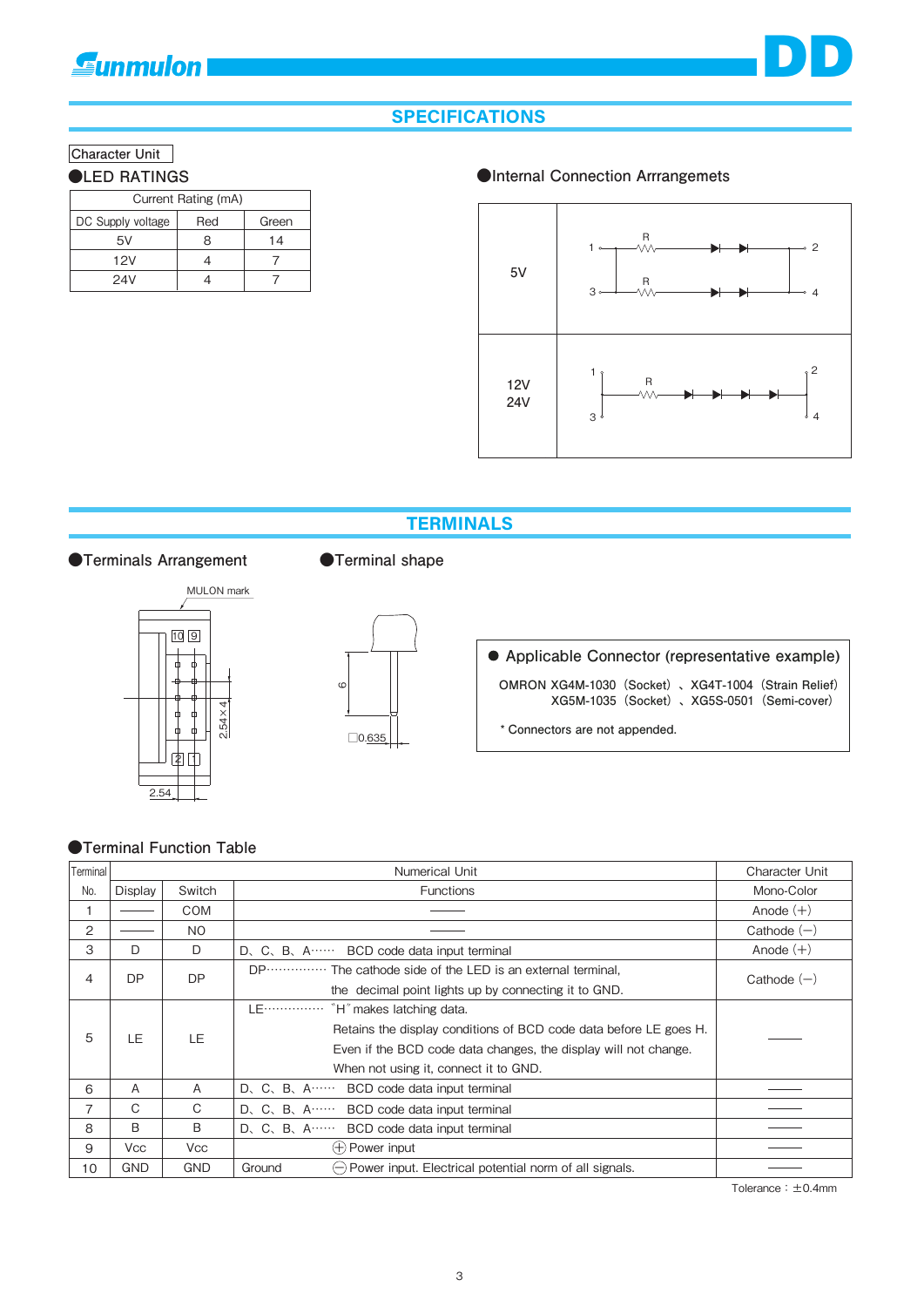



## **UNIT TYPE**

| Numerical unit (A) | Numerical unit (B) | Numerical unit<br>+ switch 1 circuit (B) | Character unit (C) |  |
|--------------------|--------------------|------------------------------------------|--------------------|--|
|                    |                    |                                          |                    |  |
| Alignment: Center  | Alignment: Top     | Switch                                   |                    |  |

When using in combination with switch unit, please specify (B) type.

### **SPECIFICATIONS**

## **Numerical Unit**

DD

### ●Electrical Rating<br>●Switch

| Type<br>Item            | $D D - \Box \Box \Box 1$ | D                 | $DD$ - $  $ $ 3$ |  |
|-------------------------|--------------------------|-------------------|------------------|--|
| Supply voltage          | $DC5V \pm 5%$            | $D$ C12V $\pm$ 5% | $DC24V \pm 5%$   |  |
| Current consumption     | 50mA MAX (1 unit)        |                   |                  |  |
| Input Logic             | Positive Logic           |                   |                  |  |
| Ambient Temperature     | $-15 - 50^{\circ}$ C     |                   |                  |  |
| <b>Ambient Humidity</b> | 80%RH                    |                   |                  |  |

#### Electric Rating Contact arrangement Contact Resistance Mechanical Life Rated insulation voltage DC5~24V、1~50mA Resistive load DC30V N.O. Contact 100mΩ以下(Initial value) at DC5V1mA 1,000,000 operations

### **●Input circuit and connection**





### ●Input Signal Timing **●BCD Signals Truth Table**

| Input |    |   |   | Output |   |                |
|-------|----|---|---|--------|---|----------------|
| DP    | LE | D | С | B      | Α | <b>BCD</b>     |
| Χ     | L  | L | L | L      | L | $\overline{C}$ |
| Χ     | L  | L | L | L      | Н |                |
| Χ     | L  | L | L | H      | L |                |
| Χ     | L  | L | L | Η      | н | الرابيات       |
| Χ     | L  | L | Н | L      | L |                |
| X     | L  | L | Η | L      | н | ららら            |
| X     | L  | L | Н | Η      | L |                |
| Χ     | L  | L | Н | Н      | Н | ı              |
| Χ     | L  | Н | L | L      | L | 日号             |
| Χ     | L  | Η | L | L      | н |                |
| Χ     | L  | Η | L | Η      | L |                |
| Χ     | L  | Н | L | Н      | н | <b>Blank</b>   |
| X     | L  | Н | H | L      | Г |                |
| Χ     | L  | Н | Η | L      | н |                |
| X     | L  | Η | Н | Η      | Г |                |
| X     | L  | Н | Н | Н      | н |                |
| L     | X  | Χ | Χ | Χ      | Χ | ٠              |
| Χ     | Η  | X | Χ | Χ      | Χ | ☀              |

Eigher H or L is acceptable for X.

※ LE goes L, the applied BCD code is displayed.

All input are pulled up internally. Therefore H can be open.